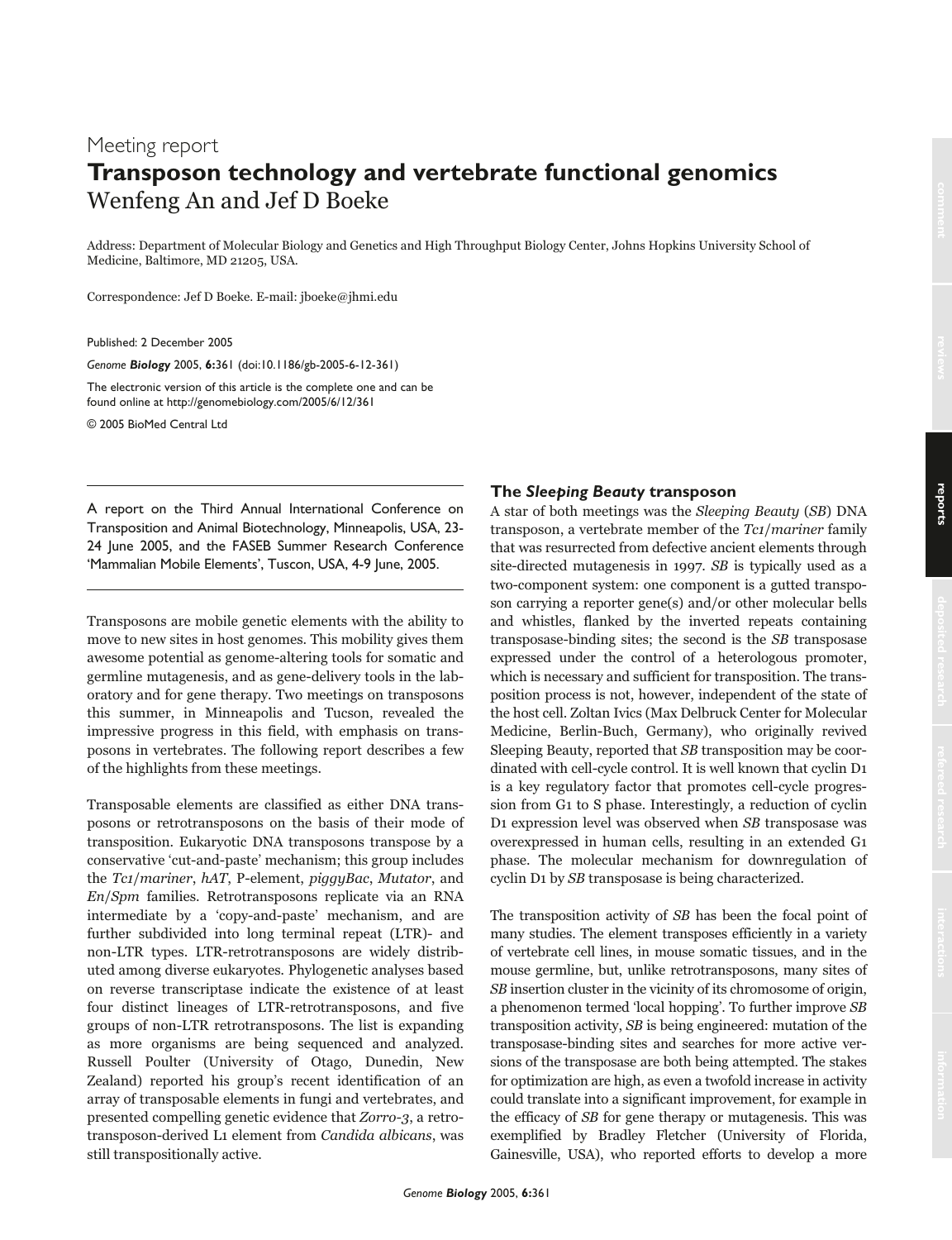active SB vector system for gene therapy by combining individual improvements discovered by different groups. The new SB system displayed a substantial 16-fold increase in transposition efficiency as compared to the original system in cultured cells, but when it was tested as a non-viral gene-delivery vehicle in mice only a modest twofold increase of transgene expression was achieved.

## **Cancer gene discovery and germline mutagenesis**

In less than a decade, researchers have successfully adapted the SB system to several major applications in vertebrate genomics, summarized by David Largaespada (University of Minnesota, Minneapolis, USA) as germline transgenesis, somatic transgenesis (gene therapy), germline insertional mutagenesis, and somatic cell mutagenesis (Figure 1). Perhaps the most dramatic breakthrough is in somatic cell mutagenesis and its application to the discovery of potential oncogenes, as illustrated in two presentations at the Minneapolis conference. Previously, the limited activity of SB in cultured cells and limited evidence for active somatic transposition in vivo had prevented its use for identifying tumorigenic genes. This barrier has now been broken by the design of more effective mutagenic SB by two collaborating research groups using different approaches. Adam Dupuy (National Cancer Institute, Frederick, USA) has incorporated several proven designs into his system. The transposon itself was first designed to disrupt the expression of an endogenous gene independent of insertion orientation; the new vector also included retroviral enhancer/promoter sequences well known to activate oncogenes, and it had optimized transposase-binding sites and overall size. Second, founder mouse lines with the highest number of unmethylated transposon copies were selected. Finally, a single-copy knock-in line for an improved SB transposase (ROSA-SB11) was constructed, providing ubiquitous and consistent transposase expression. The first sign of success was embryonic lethality in the transposon/transposase double-transgenic lines. By 6 weeks after birth, evidence suggests that the donor copies had virtually all excised from the original integration site and jumped to other genomic locations. The double-transgenic mice were tumor-prone, with high penetrance (the proportion showing a mutant phenotype); by 17 weeks all had succumbed to tumors. On examination, all the tumors contained clonal or subclonal SB insertions. Remarkably, in this study there was little evidence for local hopping, perhaps because the selection for tumors was so strong that rare insertions with strong tumorigenic potential predominated, and/or because transposition rates were so high that there were multiple rounds of transposition in each cell; modeling suggests that multiple rounds of transposition would rapidly reduce the impact of local hopping. It is notable that tumors were induced in a genetic background not predisposed to cancer, demonstrating the feasibility and power of using SB transposon technology in cancer gene



#### **Figure 1**

Four major applications of transposon technology in vertebrate functional genomics. The four organisms surrounding the DNA transposon indicate that certain transposons, such as elements belonging to the *mariner* family, can be used in a broad range of hosts as their movement is largely independent of host functions. **(a)** Most transposons can disrupt host genes upon insertion. Such insertions can be somatic insertions, which can be used to discover and analyze cancer genes, or germline insertions resulting in heritable mutations that produce phenotypic change in the progeny. **(b)** Transposons can also be used to deliver exogenous genes into the organism through somatic cell transgenesis (in gene therapy) or germline transgenesis (producing transgenic animals at high efficiency).

discovery. One disappointment was that the tumor spectrum included a preponderance of lymphomas. This may reflect the tropism of the retroviral enhancer/promoter used, or may simply be because hematopoietic stem cells constitute the largest target of self-renewing stem cells in the body. This bias in the tumor spectrum can probably be overcome by tissue-specific expression of SB transposase.

Lara Collier (University of Minnesota, Minneapolis, USA) reported the use of a complementary strategy - SB-induced formation of solid tumors in a sensitized p19/Arf mutant mouse line that is predisposed to cancer owing to a deficiency of the Arf tumor suppressor. Retrovirus-mediated mutagenesis screens had previously shown a predisposition to hematopoietic cancers, and to a lesser extent to mammary cancer, but to few other types. Cancer researchers have been waiting for an alternative mutagenesis system to identify genes involved in solid tumor formation. Collier's SB system features a similar transposon vector to Dupuy's, with gene-disrupting elements and the identical retroviral enhancer/promoter, but with a seemingly less aggressive transposase (CAGGS-SB10). In contrast to Dupuy's study, mice doubly transgenic for this transposon/transposase combination did not show increased cancer susceptibility for more than a year after birth. This changed when the system was crossed into the p19/Arf mice; time to morbidity was significantly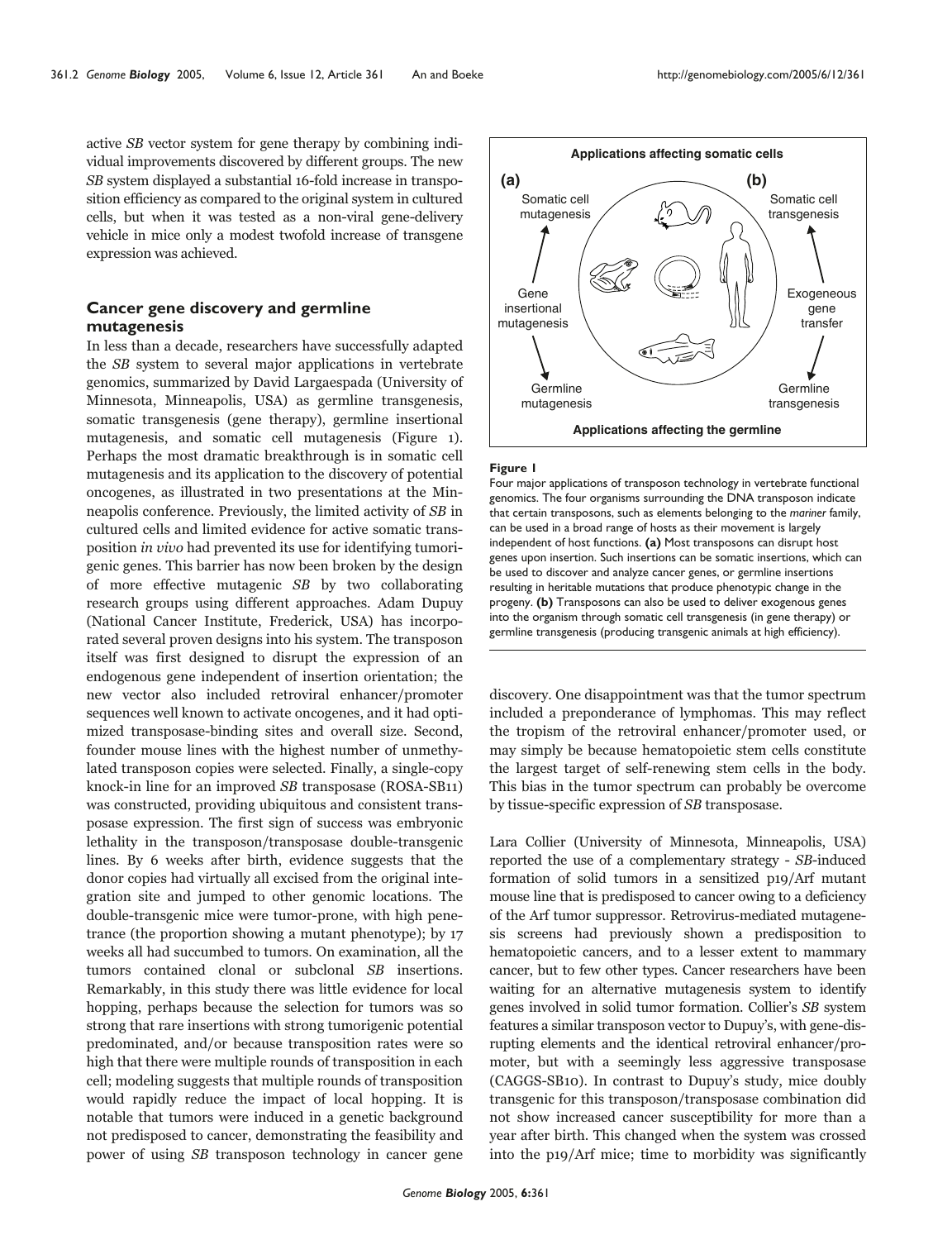shortened in the SB animals compared with control p19/Arfdeficient mice. Over 95% of mice from the experimental group in which transposons were mobilizing in the soma succumbed mainly to soft-tissue sarcoma or osteosarcoma in one year compared with around 70% in the controls. One of the common insertion sites is a known oncogene, Braf, which was hit in around 80% of the sarcomas. Analysis of the insertions revealed an approximately twofold higher rate of local hopping compared to Dupuy's work, presumably reflecting the lower frequency of multiple cycles of transposition in Collier's study. So far, no direct comparison has been made between the two systems regarding actual transposition frequencies, transposase expression levels, and mutational patterns. Thus, it remains a mystery as to how much the various components in the two studies contributed to the discrepancies of cancer susceptibility in the wild-type background. Collier's work nevertheless represents a powerful complementary strategy for discovering genes operating in a specific pathway(s) in a sensitized background.

Significant developments are also being made in germline mutagenesis using SB in the mouse. Earlier work suggested that local hopping is most pronounced for SB transposition in the mouse germline. The obvious implication of this is that to achieve unbiased insertion throughout the whole genome, one has to start with a number of independent transgenic lines in which the transposon concatemer is located on different chromosomes. On the other hand, this phenomenon can be exploited for region-specific saturation mutagenesis, as shown in two presentations. Aron Geurts (University of Minnesota, Minneapolis, USA) reported progress on an SB-based forward-genetic screen in the mouse germline. A balancer strain was used to recover recessive lethal mutations and to facilitate a three-generation screening process. More than ten pedigrees with recessive lethal phenotypes and one with a very specific dominant viable polydactyly phenotype were identified. Chikara Kokubu (Osaka University, Osaka, Japan) presented a very elegant exploitation of SB local hopping to engineer a nested series of deletion mutations which he then applied to region-specific mapping of cis-regulatory elements (for example, enhancers and insulators) in the complex Pax1 gene locus of the mouse genome.

#### **The transposon technology toolkit**

Although SB is the current bright star, other transposons are also being developed into useful functional genomics tools, such as the fish DNA transposon Tol2, the mouse LTR-retrotransposon IAP and the mammalian non-LTR retrotransposon L1 from human and mouse. Tol2 belongs to the hAT family of DNA transposons, and is so far the only known naturally occurring active DNA transposon in vertebrates. When tested in transgenesis, the germline transmission frequency by the Tol2 system is slightly higher than that by the current SB counterpart. Koichi Kawakami (National Institute of Genetics, Shizuoka, Japan), who first identified a functional Tol2 transposase, discussed the use of the Tol2 transposon system in efficient gene and enhancer trapping in zebrafish, and has characterized scores of fish lines with unique expression patterns for the green fluorescent protein (GFP) reporter. Vladimir Korzh (Institute of Molecular and Cell Biology, Singapore) on the other hand elaborated on a range of downstream research applications that may be applicable to existing Tol2-mediated enhancer trap zebrafish lines. Such examples include the potential use of the GFP reporter in some lines as a built-in in vivo histological marker, which can be very useful in tracking single cell fate and/or for morphological studies. In addition, the existing copies of SB may serve as 'launching pads' for further transposition events in somatic tissues if transposase mRNA is supplied by injection.

Kyoji Horie (Osaka University, Osaka, Japan) introduced a new player to the transposon technology field. This is an IAP element initially isolated from a mouse tumor cell line; it shows high transposition activity in cultured cell lines but has not yet been shown to transpose in mice. Currently, the potential mechanism of IAP silencing in transgenic mice is being explored. Eric Ostertag (University of Pennsylvania, Philadelphia, USA) presented an update on the characterization of human L1-mediated insertions in mice, building on his previous demonstration of the active transposition of human L1 in the mouse germline. One of us (J.D.B.) provided initial evidence that a synthetic mouse L1 retrotransposon had high transposition activity in mice. Confirming previous observations from cell-culture-based experiments, neither Ostertag nor ourselves detected any significant bias in integration-site selection by L1 retrotransposons in vivo, which is in sharp contrast to the local hopping by SB, demonstrating the special value of L1 as an additional gadget in the transposon technology toolkit.

In a truly unexpected development that suggests a potential role for natural L1 elements in mammalian biology, Alysson Muotri from Fred Gage's laboratory (The Salk Institute, La Jolla, USA) described the alteration of neuronal gene expression in an L1 transgenic mouse line, and provided a provocative potential connection between L1 retrotransposition and neural somatic mosaicism. Because the notion of 'function benefiting the host' is anathema to the 'selfish' nature of active mobile elements, this interesting study stimulated extensive discussion.

One of the dilemmas for mouse functional genomics researchers is that, for technical and historic reasons, there has been no uniform standard for which mouse strains or genetic background are used in experiments, although C57BL/6 is the obvious candidate, as it has been sequenced. The yeast (Saccharomyces cerevisiae) community found itself in the same predicament a decade ago when the yeast sequence was completed: a sequence of one strain but a